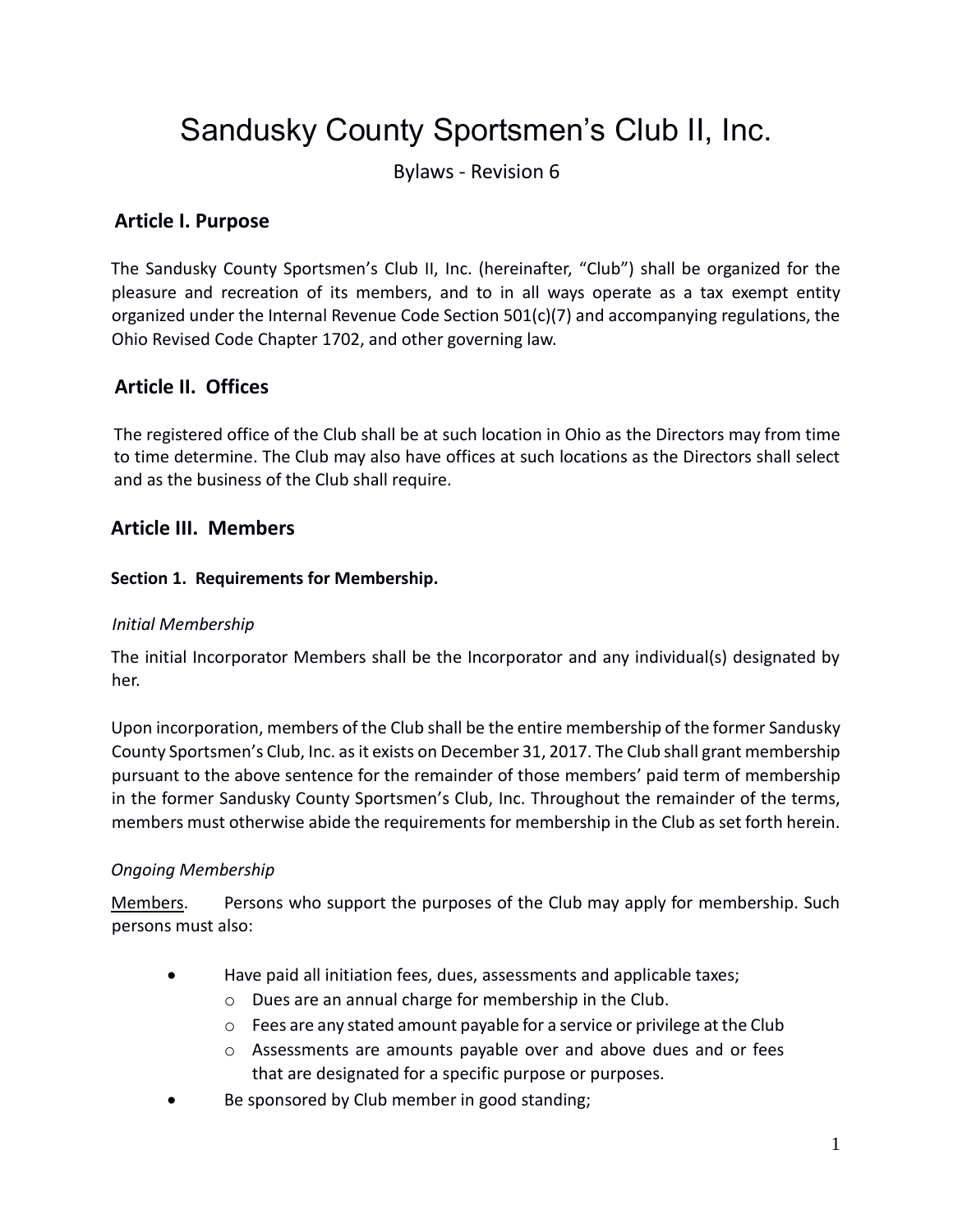- Complete and submit an application for membership;
- Be a current member of the National Rifle Association;
- Be eighteen (18) years of age or older; and
- Complete the required Safety Orientation.

No person shall be admitted as a member of the Club without approval by a majority vote of the membership in attendance at a general membership meeting. Members must abide by the Code of Conduct for Members set forth herein as Appendix C.

Members in good standing shall enjoy the rights and privileges to include voting rights at Club. Members must maintain a current membership with the National Rifle Association per the National Rifle Association definitions, be current in all dues, fees and assessments and not be under any disciplinary sanctions. Members not in good standing shall have their membership rights and privileges suspended and shall have it recorded in their membership record. Such rights and privileges shall be restored upon complying with the requirements set forth in this paragraph.

All members in good standing shall receive the Club's monthly newsletter, emails and other Club communications.

#### Event Associate Members

**A single-event associate membership allows for participation of all of the shoots for only one type of chosen Sandusky County Sportsmen's Club II shooting event for the duration of the year**.

- The dues for a single-event associate membership will be \$30 plus applicable taxes.
- Fees will still apply to each event.
- If the single-event associate member decides to become a full member of Sandusky County Sportsmen's Club II during that year, the \$30 will be deducted from the total cost of membership.
- If a single-event associate member wants to upgrade to a multi-event associate membership, the member should be required to pay an additional \$20 plus applicable taxes.

## **A multi-event associate membership allows for participation in all Sandusky County Sportsmen's Club II shooting events for the duration of the year**.

- The dues for a multi-event associate membership will be \$50 plus applicable taxes.
- Fees will still apply to each event.
- If the multi-event associate member decides to become a full member of Sandusky County Sportsmen's Club II during that year, the \$50 will be deducted from the total cost of the membership.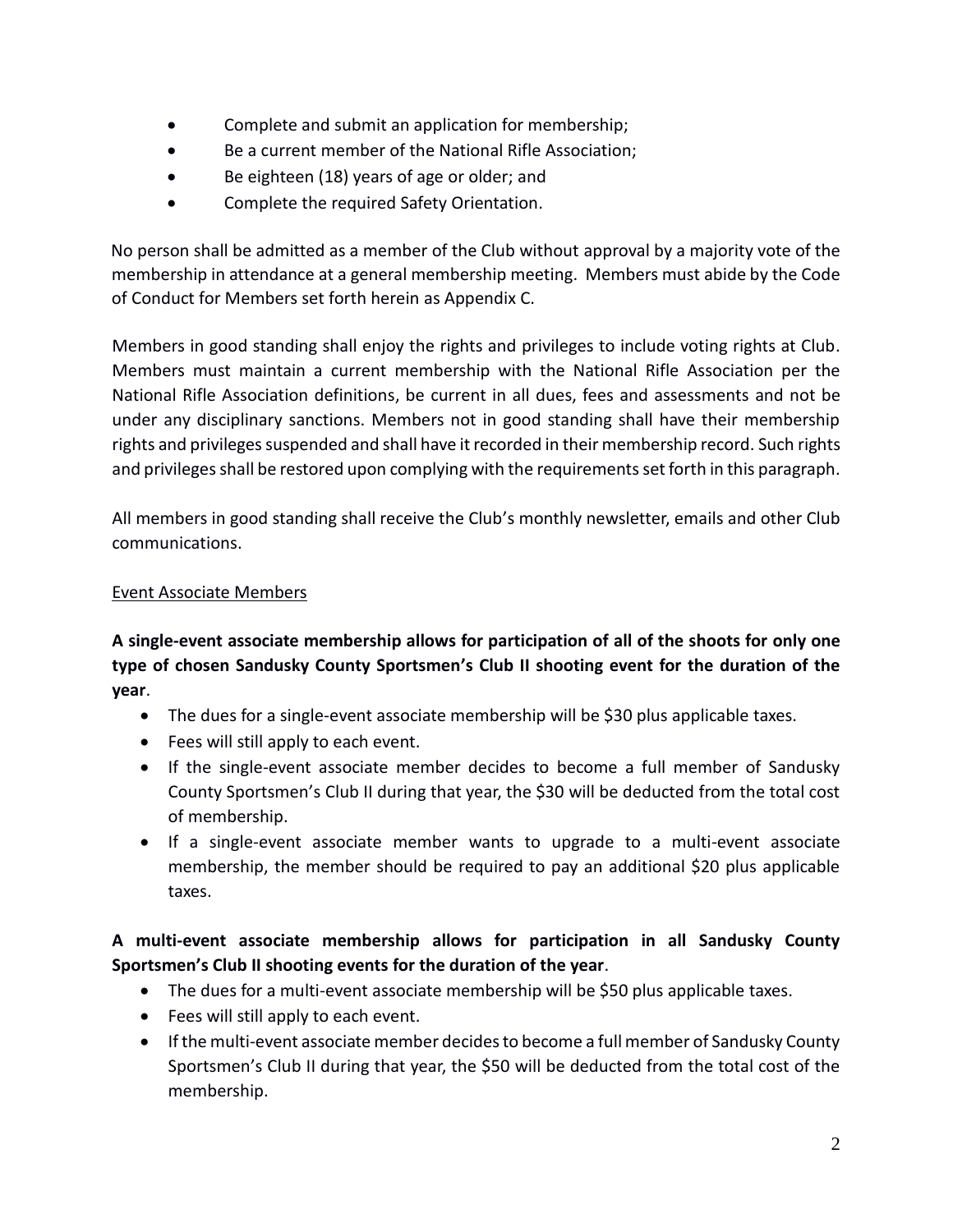A \$10 refund will be applied should the multi-event associate member choose to attend our Safety Orientation at the end of the monthly General Meeting. This only applies to the \$50 multi-event associate membership.

The single-event and multi-event associate memberships do not allow for the use of our ranges and facilities outside of scheduled shoots, membership events and membership meetings unless they are a guest of a full member. No RFID cards will be issued to single-event or multi-event associate members and they shall have no voting privileges. Associate members shall not serve as a director of the Club. Associate members must abide by the Code of Conduct for Members set forth herein as Appendix C. Associate members need not be members of the National Rifle Association, but it would be recommended by the Sandusky County Sportsmen's Club II.

Acceptance of associate members can be initiated by the Shoot Director or Board Member/President for the application process followed by an official vote by the membership at the next General Meeting. The applicant is encouraged, but not required, to attend. (amended 7/3/18)

#### **Section 2. Special Memberships.**

All special members as described in this Section 2 must abide by the Code of Conduct for Members set forth herein as Appendix C.

## *Military Memberships*

No active duty service member shall be charged renewal dues, fees or assessments while on active military duty so long as the he provides the President notice of their orders or military identification. Such active duty service members shall maintain their membership in the National Rifle Association.

## *Life Memberships*

The Club shall grant life memberships to any member of the former Sandusky County Sportsmen's Club, Inc. who was so designated as by the former club as a Life Member prior to December 31, 2017. Such life members are excused from paying dues during their lifetime. No other life memberships shall be granted. Life members shall maintain membership in the National Rifle Association and pay all assessments and fees.

## *Honorary Memberships*

Persons not members of the Club may become honorary members of the Club upon nomination by the Board of Directors and approval of the membership. Honorary members are excused from paying dues, but are responsible for paying assessments and fees. Honorary members must maintain membership in the National Rifle Association.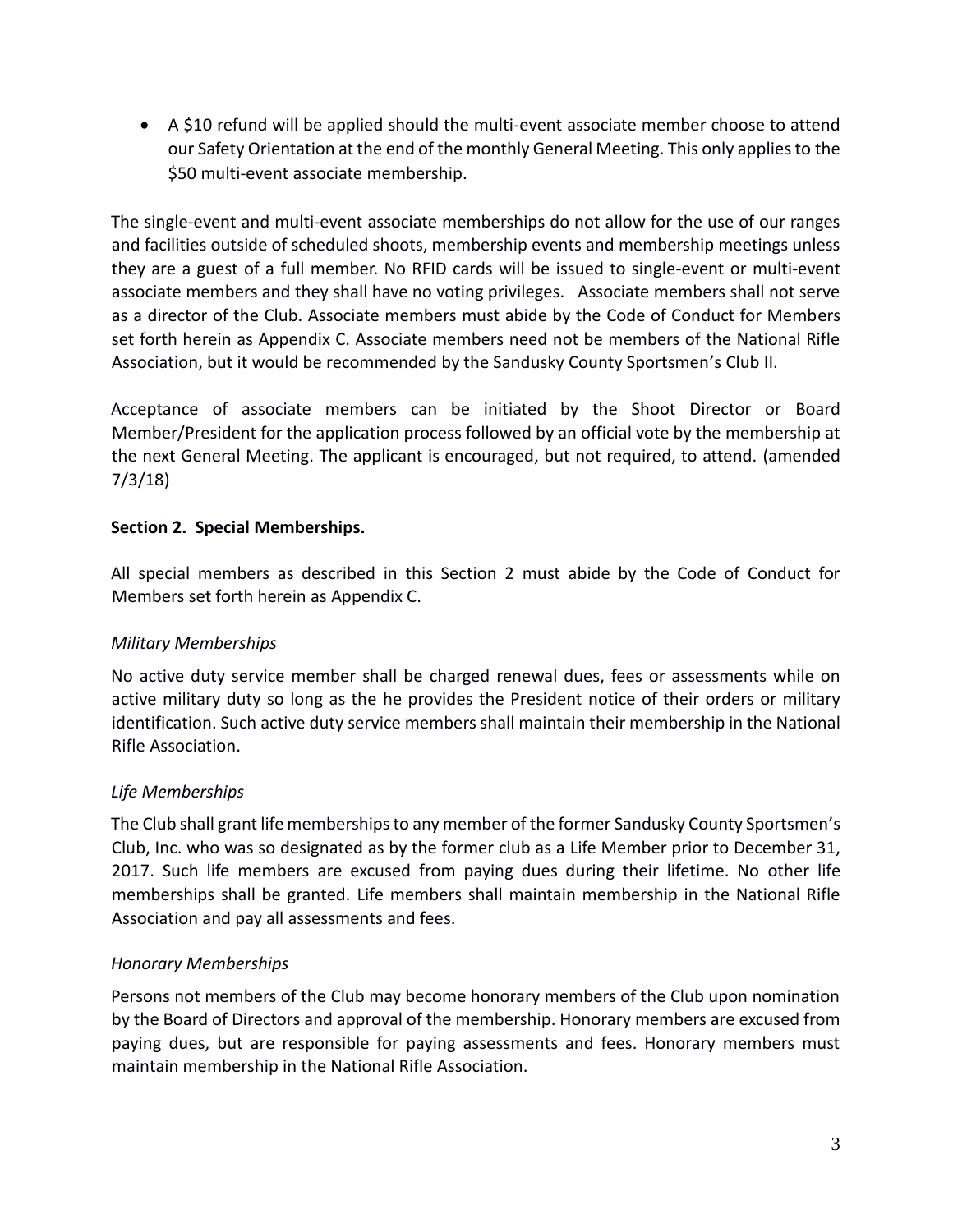Honorary members shall not serve as an Officer or Director of the Club and shall have no voting privileges, but otherwise may enjoy all other privileges of Club membership.

## **Section 3. Discipline and Expulsion.**

The Board of Directors may discipline of members, as outlined in the "Disciplinary Procedures" section of the current edition of Robert's Rules of Order. Such discipline may include censure, fines, ejection from general meetings, and suspensions, individually or cumulatively, for the following reasons;

- Violation of the Code of Conduct for Members
- Violation of ranges rules
- **•** Safety violations
- Violation of club policy and procedures
- Misuse, theft or destruction of club property
- Disorderly conduct
- Violation of Ohio game laws on club property.

The Board of Directors may also recommend the expulsion of any member for any of the reasons listed in Article III, Section 3 of these bylaws. At the next general membership meeting, the Board of Directors shall, upon at least three days' notice to the sanctioned member of its intent to recommend expulsion, make such recommendation to the membership in attendance. No member shall be expelled without having the opportunity to be heard at the meeting. A majority vote of the members attending such general meeting shall be required to expel any member.

#### **Section 4. Lapse in Membership.**

Members who have not paid their dues by January 1 shall not be permitted to vote or participate in Club activities as a member in good standing following that date. The individual shall be reinstated as a member in good standing upon paying dues and applicable late fees. The Board of Directors shall consider the facts and circumstances related to any hardship made known to them regarding such suspension or reinstatement.

# **Article IV. Directors and Officers**

## **Section 1. Board of Directors.**

A Board of Directors consisting of seven club members in good standing shall have general supervision of the affairs of the Club, subject to these Bylaws.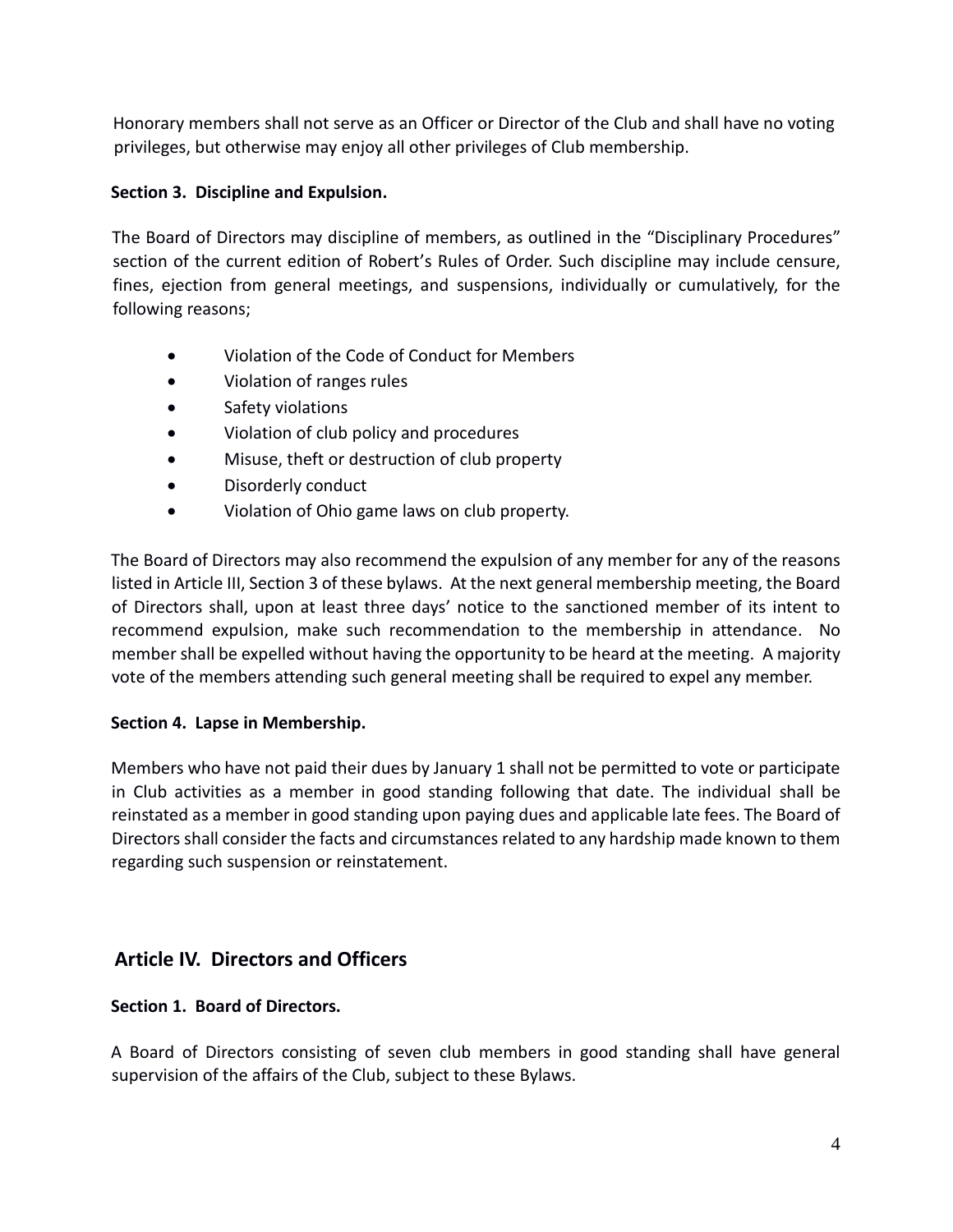## *Initial Board of Directors*

The Club's Initial Board of Directors ("Initial Board") shall be elected the by and from the membership of the former Sandusky County Sportsmen's Club, Inc. The Initial Board shall consist of seven persons who are club members in good standing of the former club. The Initial Board shall not consist of more than two members of the then-current board of directors of the former Sandusky County Sportsmen's Club, Inc. Members of the Initial Board must abide by the Code of Conduct for Directors set forth herein as Appendix D.

The Initial Board shall be elected at a general meeting of the former club prior to December 31, 2017. The Initial Board shall be split into thirds based upon the number of votes each receives to determine the term of each Initial Director. The two Initial Directors receiving the lowest number of votes shall serve for one year, the three receiving the next lowest number of votes shall serve for two years, and the two receiving the highest number of votes shall serve for three years. Upon expiration of the terms of service of the Initial Board, the standard procedures for election of directors shall be implemented. Members of the Initial Board may run for the Board of Directors of the Club upon expiration of their initial term.

## *Board of Directors*

Directors shall be elected by the membership at the General meeting held on the first Tuesday in December. Two Directors shall be elected the first year, three directors the next year and two directors the following year and shall rotate in the same fashion for subsequent years.

The election of Directors shall be conducted by the Elections Committee in accordance with elections procedures set forth herein as Appendix A. Vacancies on the Board of Directors shall be filled in accordance with elections procedures.

To maintain their Duty of Care, Directors are expected to be present at all Board of Director and General Meetings. Directors must abide by the Code of Conduct for Directors set forth herein as Appendix D.

#### **Section 2. Qualifications.**

Each Director must be a member of the Club in good standing.

Initial Directors must have a membership in the former Sandusky County Sportsmen's Club, Inc. of not less than sixty (60) consecutive months immediately prior to December 31, 2017.

Directors must have a membership of not less than sixty (60) consecutive months immediately prior to the date of the election. The President, Secretary and Treasurer may not serve as a Director.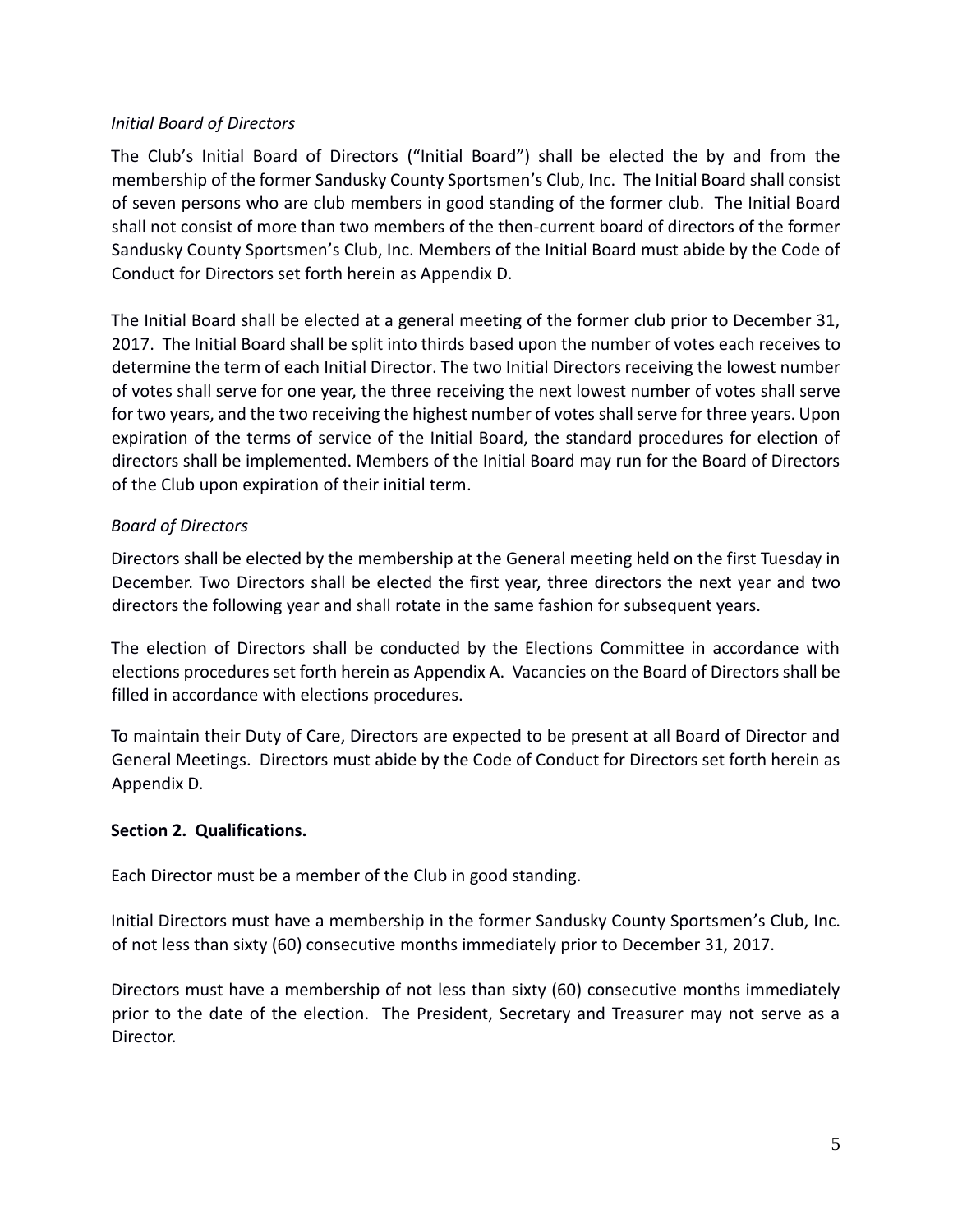#### **Section 3. Term.**

Directors shall serve a term of three years commencing on January 1 following the election and shall be officially sworn in at the January General meeting. In the event of a vacancy, a special election shall be conducted in accordance with the Elections Procedures to elect a substitute Director, who shall serve for the remainder of the unexpired term. If the vacancy occurs in the last 6 months of the term of office, such Director shall not be replaced until the following general election.

#### **Section 4. Board Leadership and Officers.**

#### *Chairman of the Board of Directors*

A Chairman of the Board of Directors shall be elected by the incoming Directors and incumbent Directors who have at least one year remaining on their term at the first Board of Directors meeting following the election, and shall serve for a term of one year commencing January 1. The December Directors meeting will be conducted by the current Chairman and current Directors.

The Chairman's duties shall include but shall not be limited to:

- 1) Presiding over all Board of Director meetings.
- 2) Serving as the official spokesperson of the Board of Directors.
- 3) Setting the date, time, and providing notification of special meetings, including not less than two days' notice to the other Directors.
- 4) Serving as an elected Director with voting privileges.

#### *President*

The Board of Directors shall appoint a President annually, who shall not be a Director but must be a club member in good standing. The President shall not hold any other Officer positions within the corporation while also serving as President.

The duties of the President shall include but shall not be limited to:

- 1) Running the day-to-day operations of the corporation.
- 2) Presiding over all General meetings. In the absence of the President, the Secretary shall preside. In the absence of both President and Secretary, the Chairman of the Board shall preside.
- 3) Implementing and overseeing policies and procedures developed by the Board of Directors.
- 4) Serving as a signatory for all corporation accounts.
- 5) Serving as the Chief Executive Officer (CEO) of the corporation.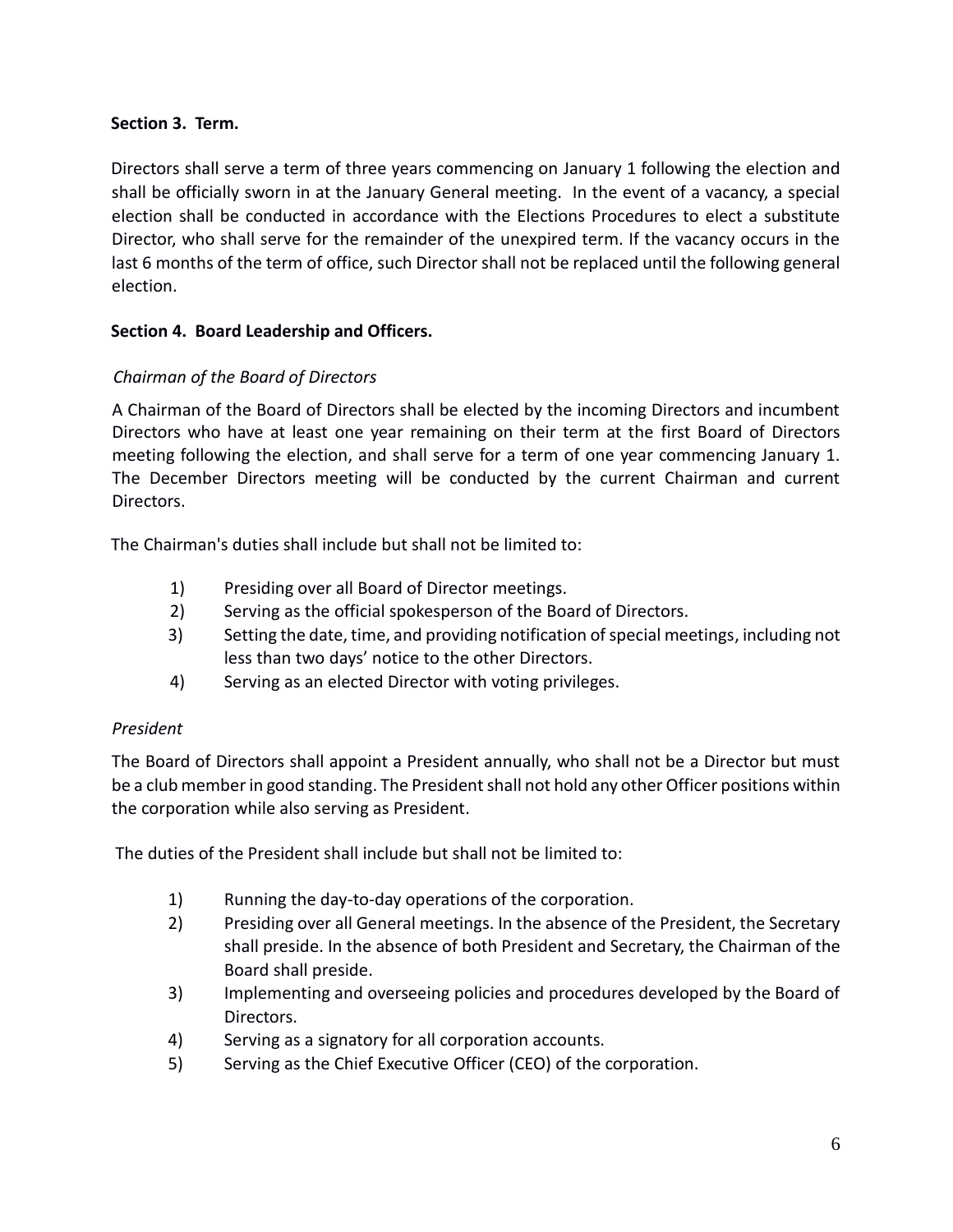- 6) Ensuring compliance with Federal, State, and local laws, as well as these Bylaws and any rules, regulations or policies set by the Board of Directors.
- 7) Overseeing maintenance of buildings, grounds and facilities

#### *Secretary*

The Board of Directors shall appoint a Secretary annually, who need not be a club member, but shall not be a Director.

The duties of the Secretary shall include but shall not be limited to:

- 1) Recording the minutes all proceedings of General Membership and Board of Director meetings of the corporation.
- 2) Keeping a file of committee reports.
- 3) Keeping the corporation's official membership roll.
- 4) Making minutes and records available to members upon request.
- 5) Signing all certified copies of acts of the corporation.
- 6) Maintaining books in which the Bylaws, Policies and Procedures, Standard Operating Procedures (SOP) and the minutes, with any amendments to these documents properly recorded. The Secretary must have copies of the current record books on hand at every meeting of the corporation.

#### *Treasurer*

The Board of Directors shall appoint a Treasurer annually, who need not be a club member but shall not be a Director.

The duties of the Treasurer shall include but shall not be limited to:

- 1) Providing a monthly Financial Report at the General meetings.
- 2) Serving as an *ex officio* member of the Finance and Audit committee.
- 3) Serving as a signatory for all corporation accounts.
- 4) Managing the finances of the corporation.

The Board of Directors may appoint one person to fill the positions of Secretary and Treasurer.

The appointments of the President, Secretary and Treasurer shall occur at the January Board of Directors meeting and as vacancies occur.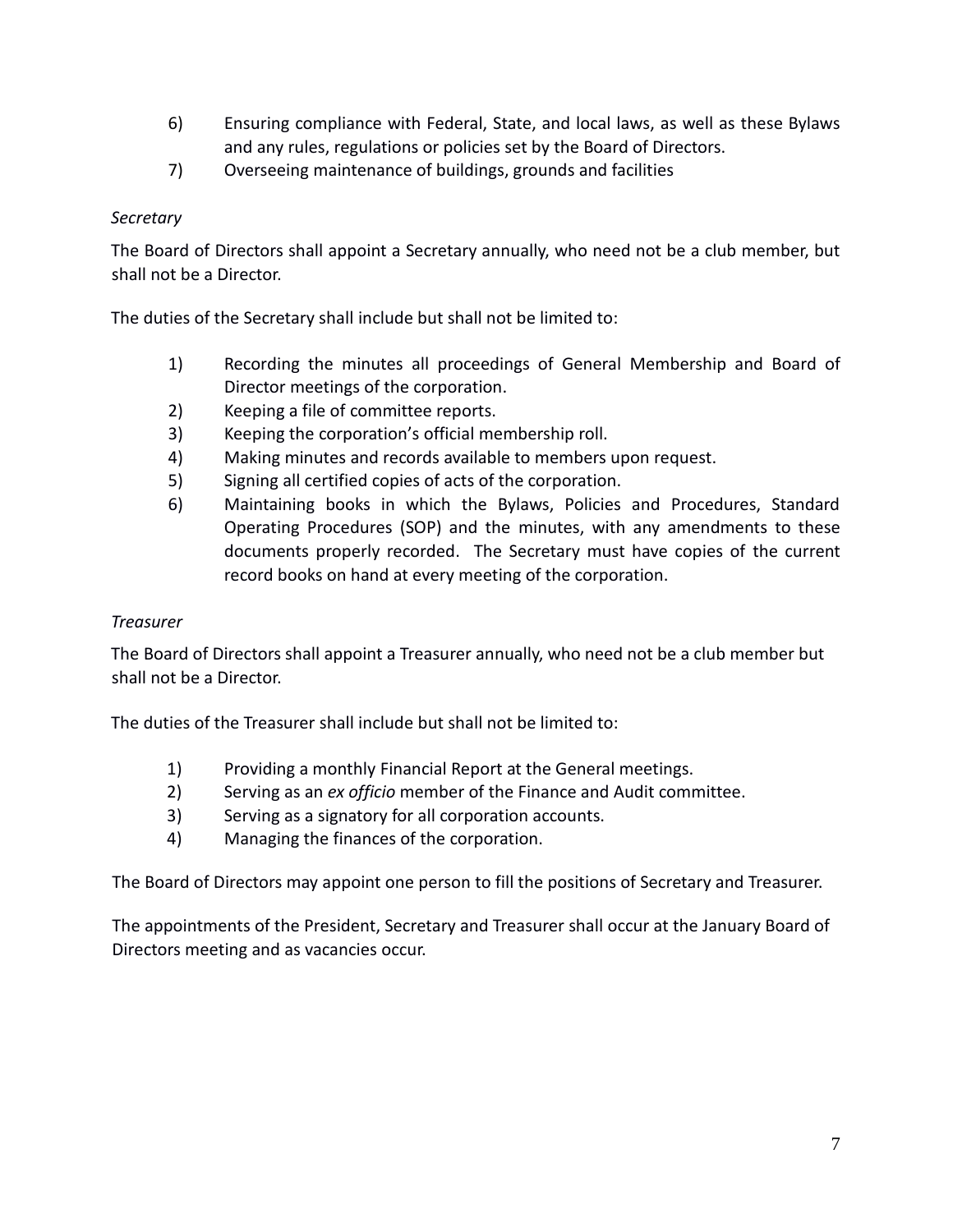#### **Section 5. Powers and Duties of the Board of Directors.**

The Board of Directors shall:

- 1) Establish written policies and procedures for the governance and operation of the corporation;
- 2) Approve an annual operating budget; and all appropriations of corporation funds.
- 3) Hire, fire, discipline, set compensation and terms and conditions of employment of the employees of the corporation.
- 4) Address complaints and concerns of members, and hear and resolve disputes between members regarding corporation business.
- 5) Appoint corporate Officers as described in Section 4 herein.
- 6) Make recommendations to the membership in relation to the powers reserved to the membership.
- 7) Retain audit, legal, accounting, and other professional advice when the Board determines that such advice is necessary for the proper governance of the corporation.

#### **Section 6. Powers Reserved for the Membership.**

The membership shall retain the power to:

- 1) Approve and terminate members.
- 2) Remove Directors.
- 3) Set the amount of member dues and assessments, upon hearing recommendations by the Board, the Finance Committee, or the Club's accountant.
- 4) Amend the bylaws.
- 5) Dissolve the corporation.
- 6) Approve expenditures in excess of \$15,000.00.
- 7) Change/update the Club's logo.

#### **Section 7. Additional Requirements for Officers and Directors.**

Every corporate Officer and Director shall read the current Articles of Incorporation, Bylaws and policies and procedures manual, and sign a memorandum acknowledging such on or before January 1. The memorandum shall be kept with the permanent records.

The election committee shall verify that the current and incoming Directors and Officers have signed the memorandum and report such findings to the membership. Noncompliance shall prevent incoming Directors and Officers from assuming office and prevent current Officers and Directors from maintaining their position.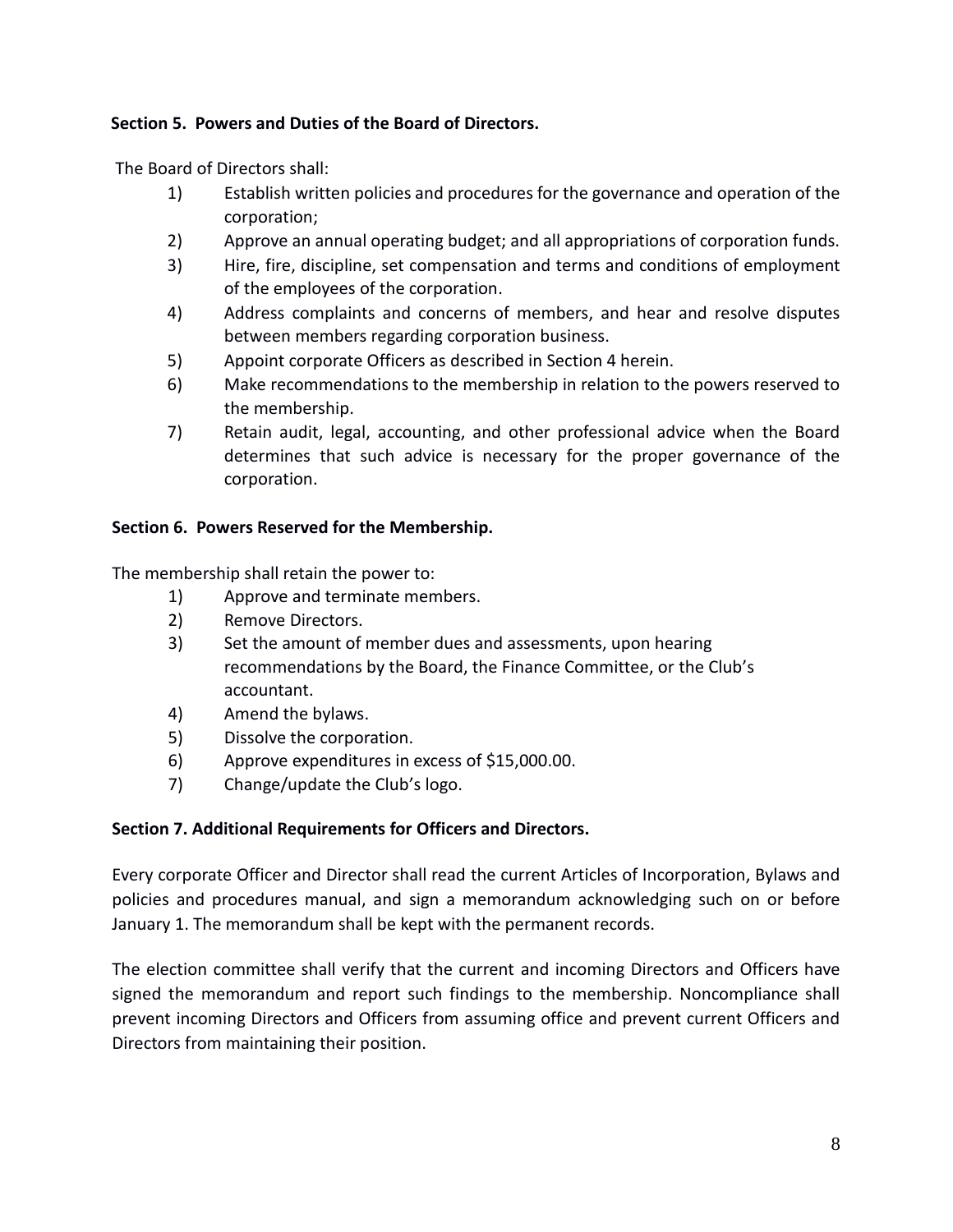#### **Section 8. Removal of Directors.**

Directors may be removed from office, with or without the assignment of any cause, by a vote of at least 60% of those members in attendance at a general membership meeting. Notice of such a vote must be provided to the membership and the Director at least five days in advance of the meeting, in a manner calculated to ensure that such notice is effective. No Director may be removed without being afforded due process and the opportunity to be heard at such meeting; such due process and opportunity to be heard is completely satisfied by the provision of notice as described herein.

Lapses for which Directors may be removed from office include but are not limited to the dereliction of any duty outlined in Article IV of these bylaws, breach of any fiduciary duty, failure to attend at least two thirds (2/3rds) of all General and Board of Director meetings, and failure to comply with any part of these bylaws or the written policy and procedures manual.

## **Section 9. Liability and Indemnification.**

## *Liability*

A Director shall not be personally liable for monetary damages as Director for any action taken, or any failure to take action, unless:

- 1) The Director has breached or failed to perform any duties in accordance with these Bylaws, or any standard of conduct as set forth in the Ohio Revised Code; or
- 2) The breach or failure to perform constitutes self-dealing, willful misconduct, or recklessness.

The foregoing shall not apply to the responsibility or liability of a Director pursuant to any criminal statute or the liability of a Director for the payment of any tax pursuant to any local, state or federal law.

## *Indemnification*

The Club shall indemnify any Officer or Director who was or is a party, or is threatened to be made a party, to any threatened, pending or completed action, suit, or proceeding, whether civil, criminal, administrative or investigative (collectively, "Proceeding") by reason of the fact that such person was or is a representative of the Club, against any expenses (including attorneys' fees), judgments, fines and amounts paid in settlement actually and reasonably incurred in connection with such Proceeding if such person acted in good faith and in a manner he or she reasonably believed to be in the best interests of the Club, and with respect to any criminal proceeding, had no reason to believe that such conduct was illegal. Provided, however, no person shall be entitled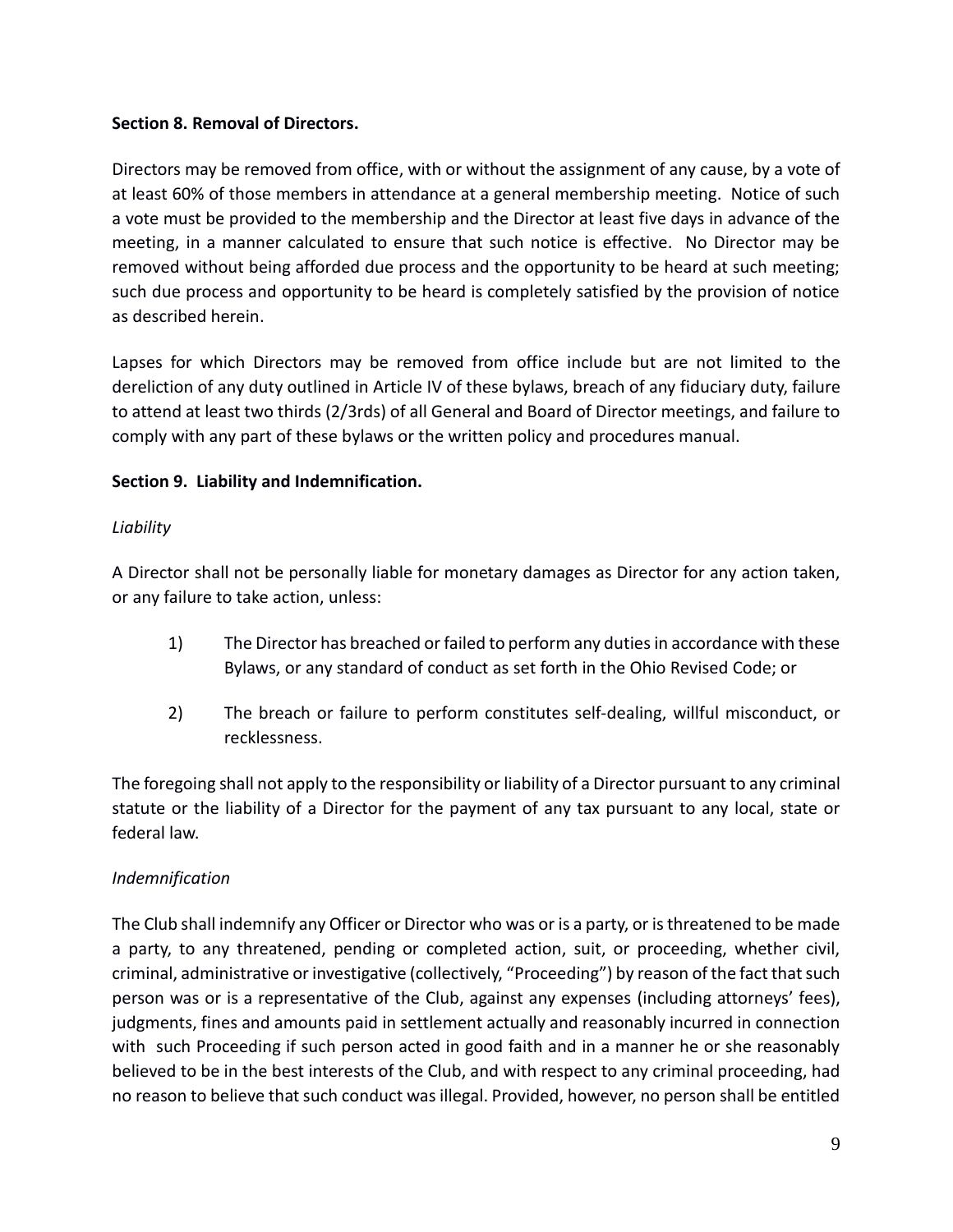to indemnification in any instance in which the action or failure to act is determined by a court to have constituted willful misconduct or recklessness.

The procedure for such indemnification shall be set forth by the Board of Directors, provided however, that any Director seeking such indemnification must recuse himself from any such discussion or vote. The Board shall seek legal counsel prior to enacting any such procedure.

The indemnification provided herein shall continue as to any person who has ceased to be an Officer or Director of the Club for decisions made while so serving.

## **Article V. Meetings**

#### **Section 1. General Meetings.**

The membership shall meet at least once per month at the Club house on the first Tuesday, except in exigent circumstances, in which case the President shall set the time and place for meeting, and provide at least five days' notice to the Members.

The General meeting is design to be a dissemination of information from the Officers, Board of Directors and committees to the membership.

In the event that a Federal Holiday falls on the same day as the meeting, the meeting will be postponed until the following week.

The December General meeting shall be designated as the annual meeting.

The Order of Business for the General meetings shall at a minimum include:

- Call to Order
- Pledge of Allegiance
- Reading of the Financial Report
- Reading and Approval of the General Meeting minutes
- President, Board of Directors and Committee Reports
- Acceptance of new members
- Adjournment

#### **Section 2. Board of Director Meetings.**

The Board of Directors shall meet in regular session on the  $3<sup>rd</sup>$  Tuesday of the month, at a place and time determined by the Board. Absent such determination, meetings are to be held at Club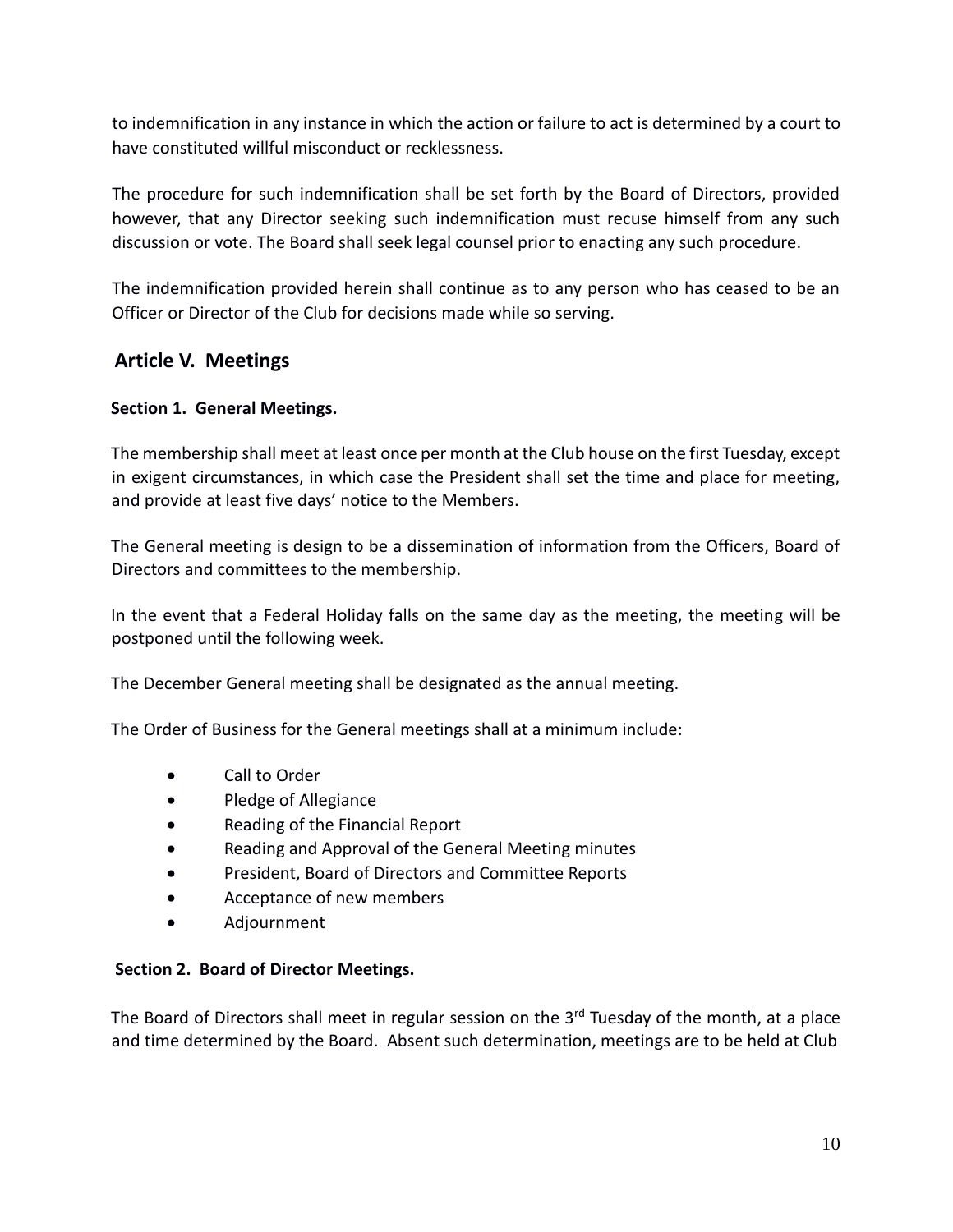The Chairman of the Board of Directors, or a majority of Directors, may call special meetings of the Board of Directors. Unless special circumstances warrant, such as meeting at the office of a professional service provider to the Club or the Board, special meetings are to be held at Club.

If any regular or special meetings are held other than at the Club, notice of the time and place of such meetings shall be provided to the Board not later than three days in advance of the meeting.

A majority of Directors shall constitute quorum for the transaction of business at any meeting. Directors may attend meeting via teleconference or via any other technology allowing real-time participation in the meeting.

# **Article VI. Committees**

**Section 1.** The Club shall have the following standing committees:

- Elections Committee
- Finance and Audit Committee
- **•** Safety and Orientation Committee
- Bylaws Committee

## **Section 2. Elections Committee.**

The Elections Committee shall:

- Supervise the conduct of all elections of the Club in accordance with the Bylaws and Appendix A, including the printing, distribution, collection and tabulation of all ballots for all elections, and announcing to the Membership the results of all elections.
- Determine the eligibility of any candidate for any office, consistent with the Bylaws of the Club, and report this information to the membership.
- Decide all challenges to candidate eligibility and election procedures, subject to any appeal to the Membership, which may, by a majority vote, affirm, reverse or modify the decision of the Elections Committee.

The Elections Committee shall consist of not less than three nor more than ten members in good standing, who during their service may not be an officer, director or employee, a candidate for any elective office, or be related by blood or marriage to any officer, director, employee or candidate for any elective office.

Any member of the Elections Committee who is not eligible to serve shall promptly resign from the committee, and shall be replaced by a member in good standing meeting the qualifications for service on the Elections Committee.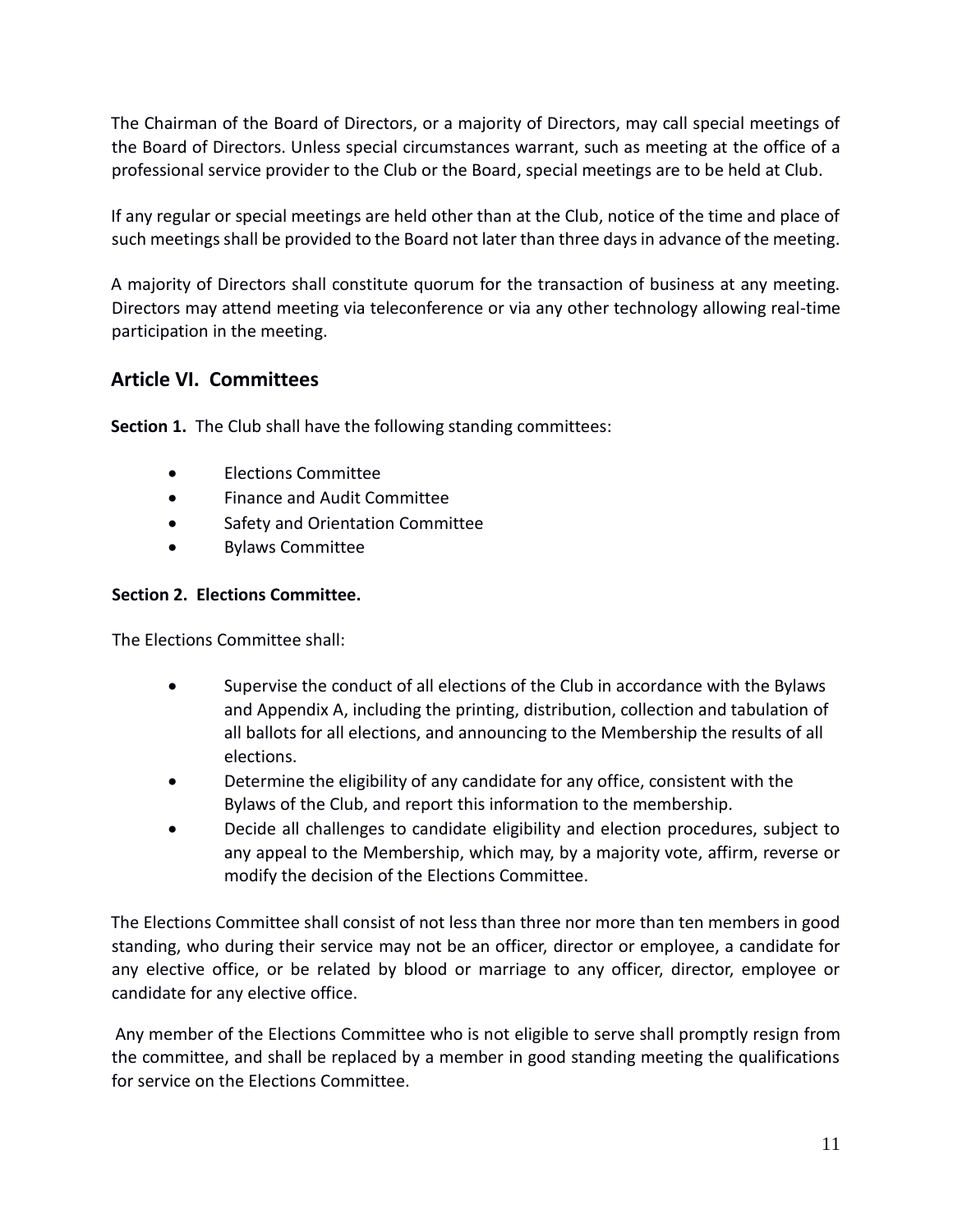All members and replacement members of the Elections Committee shall be approved by the Membership.

## **Section 3. Finance and Audit Committee**

The Finance and Audit Committee shall:

- Cause an audit to be conducted of the finances of the Club on an annual basis in accordance with Appendix B of these bylaws.
- Make recommendations to the Board of Directors regarding an annual budget for the Club.

#### **Section 4. Safety Committee**

The Safety Committee shall:

- Design and conduct safety and orientation briefings for members.
- Advise the Board of Directors regarding range safety issues.
- Maintain safety plans and standard operating procedures for firearms and shooting activities.
- If possible, the Chairperson of the Safety Committee shall be a National Rifle Association (NRA) certified Chief Range Safety Officer, if one is a member in good standing of the Club and available to serve. Otherwise, such Chairperson shall be chosen based on a review of the experience and other certifications attained by such person.

#### **Section 5. Bylaws Committee**

The Bylaws Committee shall:

- Meet at least once annually to review any and all proposed changes to the bylaws.
- Present any proposed changes to the bylaws to the membership upon publication in official communications, such as but not limited to the newsletter, with at least fifteen days prior notice, for voting.
- Consist of not less than three nor more than ten members in good standing. Not more than two Directors may serve on the Bylaws committee during any calendar year.

## **Section 6.** *Ad hoc* **committees.**

The Board of Directors may appoint *ad hoc* committees for the purpose of organizing Club and Club-sponsored activities, or to assist in the conduct of Club business.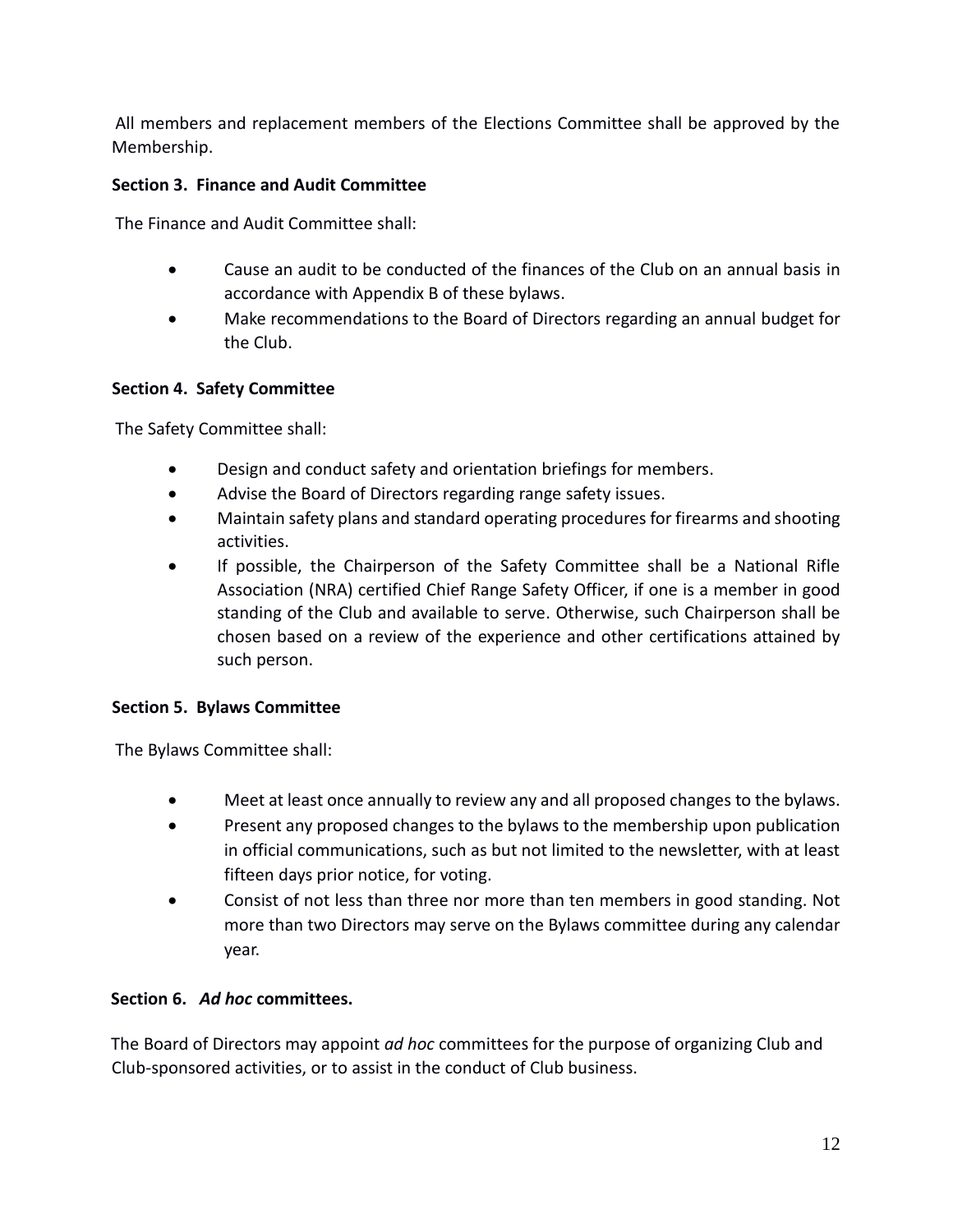# **Article VII. Finance**

#### **Section 1. Dues, Initiation Fee and Assessments.**

Annual dues shall be established by the membership. Dues are \$125 per year (tax included) effective January 1, 2020 and thereafter. Dues are payable on or before January 1st of each year for the following year. Members paying dues after February 28th shall be assessed a late fee as specified in the policy and procedures manual. (amended 8/6/19)

New members, including new military members, and former members whose membership has lapsed for a period of five (5) years or more shall be required to pay the initiation fee. The initiation fee shall be \$100.00, and any future assessments levied to club members, plus applicable taxes, along with the cost of the RFID card. The first year's dues for **new** members only shall be \$125.00, taxes included, if the member is joining in the month of January. If a **new** member joins after January  $31^{st}$ , membership shall be prorated at  $1/12$  of \$125.00, taxes included, (\$10.42 or 1/12th of future dues rate if rates increase) through October. Dues for **new** members joining in November and December shall be \$125.00, taxes included, and will include membership through the following calendar year. (amended 5/3/22)

The Board of Directors may from time to time request an assessment to defray the costs and expenses of the Club, which upon membership approval, shall be paid by each member, in addition to dues and all fees and applicable taxes.

#### **Section 2. Club Funds.**

All revenue generated by the Club shall be deposited in the Club treasury. Club funds shall be managed, invested and disbursed only upon approval of the Board of Directors. The Board of Directors may authorize the payment of routine expenditures by the President without Board of Directors prior approval.

#### **Section 3. Annual Audit.**

The Finance and Audit Committee shall cause the financial records of the corporation to be inspected at least once every year as set for the in Appendix B, and shall transmit the report to the Chairman of the Board of Directors, who shall cause the same to be published to the membership.

#### **Section 4. Special Audit.**

An audit shall be conducted by a Certified Public Accountant or an internal audit to be performed by the Finance and Audit Committee prior to the changing of personnel in the Treasurer position and may serve as the annual audit. (amended 3/6/18)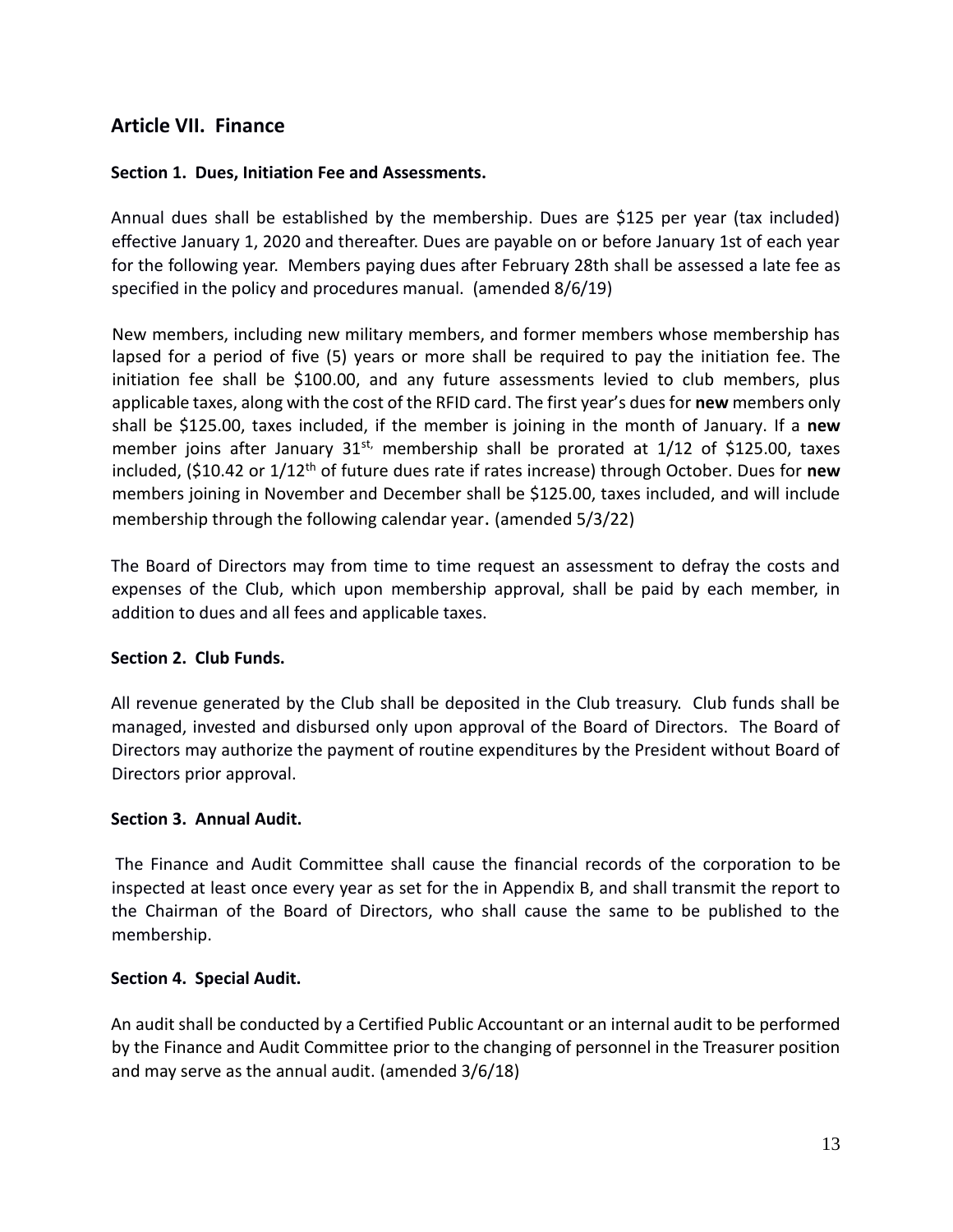The Board of Directors may, at their discretion, call for an audit to be conducted by a Certified Public Accountant or an internal audit to be performed by the Finance and Audit Committee.

## **Article VIII. Miscellaneous Provisions**

## **Section 1. Supplemental Governance.**

These Bylaws, any appendices to the Bylaws, and Policies and Procedures of the Club shall govern Club operations, activities, and the conduct of members. A Policy and Procedure manual shall be maintained and shall be available for inspection by any member at all club meetings and at such other times as reasonably may be requested.

#### **Section 2. Amendments.**

These bylaws may be amended at any General meeting of the Club by a majority vote of the members attending, provided that the members have been notified of the amendment at least fifteen days prior to the meeting at which the amendment will be considered.

Proposed amendments shall consist of either one main sponsor and fifteen co-sponsors, or a quorum of the Board of Directors. All sponsors and co-sponsors shall be members of Club in good standing.

Proposed amendments shall be submitted to the Bylaws committee in writing, signed by the sponsor and co-sponsors, for review.

#### **Section 3. Non-discrimination Policy.**

The Club and its members shall not discriminate against any individual on the basis of race, national origin, color, religion, gender, disability or age.

#### **Section 4. Service Award.**

A Meritorious Service Award may be granted to members based on exemplary service, per the following criteria:

- Sponsorship by five (5) members in good standing.
- Reviewed by the Board of Directors.
- **•** Presented to the membership for approval, by the Chairman of the Board of Directors
- Approval by the membership.